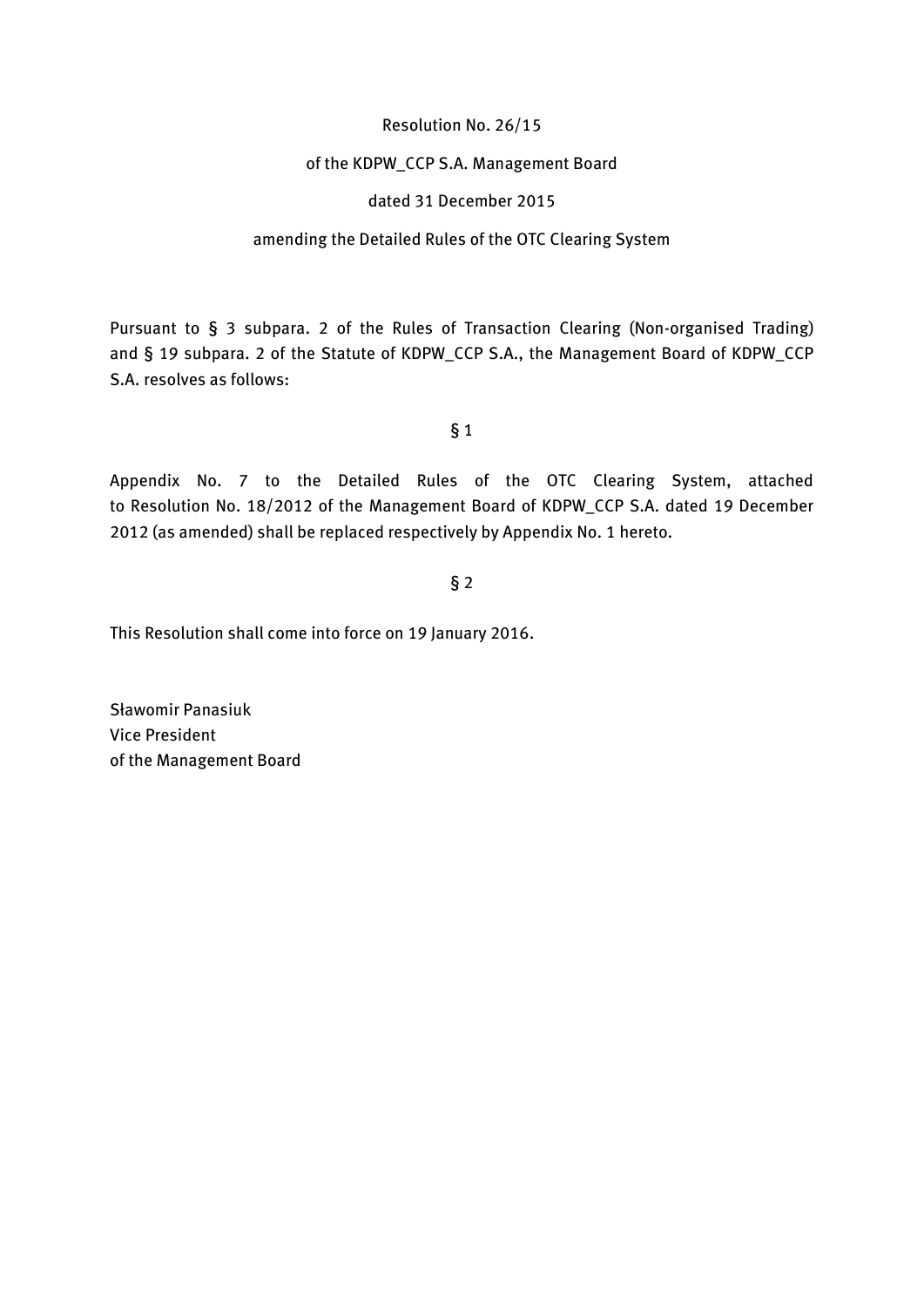*Appendix No.1 to the Resolution No. 26/15 of the Management Board of KDPW\_CCP S.A. dated 31 December 2015*

Appendix 7 to the Detailed Rules of the OTC Clearing System

Detailed rules of calculating collateral limits and credit limits

Collateral limits referred to in § 1 subpara. 18 of the Clearing Rules and § 20 subpara. 1 and 1a of the Detailed Rules of the OTC Clearing System and credit limits referred to in § 1 subpara. 19 of the Clearing Rules are calculated as follows:

1. Collateral limit

The collateral limit is equal to the recognised margins deposited by a participant for own positions and client positions, registered in own and client clearing accounts maintained by KDPW\_CCP for the participant to which collateral accounts are assigned, whereby collateral deposited for clients' positions is recognised up to the requirement calculated for the positions while collateral deposited for the participant's own positions is recognised in the amount deposited by the participant. The participant's collateral limit is calculated according to the following formula.

*Figure 1. Collateral limit (CL)*

$$
CL = \sum_{PB \; Client} min(IMR_{PB}, Coll_{PB}) + Coll_{House}
$$

where:

 $IMR_{PB}$  - margin requirement for account PB calculated according to the following formula:

$$
IMR_{PB} = max(IM_{PB} + OutMtM_{PB} + SAdj_{PB}, 0)
$$

where:

 $IM_{PB}$  – initial margin calculated for the collateral account PB

 $OutMtM_{PR}$  – value of transactions accepted for clearing today, registered in the clearing account assigned to account PB, or value of transactions concluded as a result of closing of positions on demand or automatic closing of positions calculated for the clearing account assigned to account PB

 $SAdj_{PB}$  – adjusting amount determined for the clearing account assigned to account PB, resulting from accepted quotes of a participant taking part in automatic closing of positions or closing of positions on demand

 $Coll_{PB}$  – recognised value of collateral in account PB

 $\textit{Coll}_\textit{House}$  – recognised value of collateral in participant's own account PB